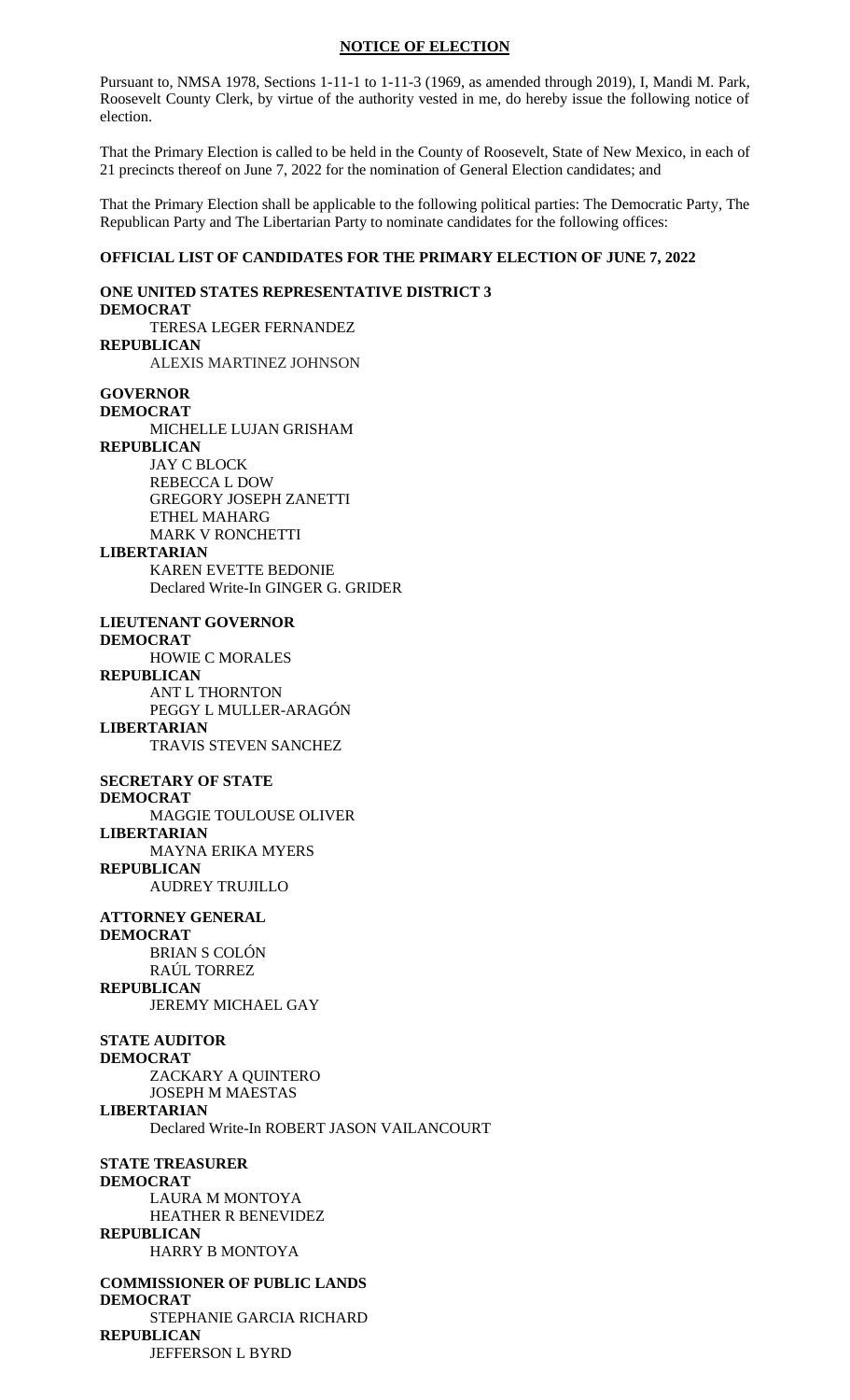**STATE REPRESENTATIVE DISTRICT 63 REPUBLICAN**

MARTIN RUBEN ZAMORA

# **STATE REPRESENTATIVE DISTRICT 64 REPUBLICAN** ANDREA R REEB

**JUSTICE OF THE SUPREME COURT POSITION 1 DEMOCRAT** JULIE J VARGAS **REPUBLICAN** THOMAS C MONTOYA

**JUSTICE OF THE SUPREME COURT POSITION 2 DEMOCRAT** BRIANA H ZAMORA **REPUBLICAN** KERRY J MORRIS

**JUDGE OF THE COURT OF APPEALS POSITION 1 DEMOCRAT** GERALD EDWARD BACA **REPUBLICAN** BARBARA V JOHNSON **LIBERTARIAN** Declared Write-In SOPHIE I COOPER

**JUDGE OF THE COURT OF APPEALS POSITION 2 DEMOCRAT** KATHERINE ANNE WRAY **LIBERTARIAN**  STEPHEN P CURTIS **REPUBLICAN** GERTRUDE LEE

**9 th JUDICIAL DISTRICT COURT JUDGE DIVISION 1 REPUBLICAN** SHAUN BURNS BENJAMIN S CROSS

#### **ROOSEVELT COUNTY**

**MAGISTRATE COURT JUDGE REPUBLICAN** CHRISTOPHER A MITCHELL

**COUNTY SHERIFF REPUBLICAN** RYAN DUDE AINSWROTH JAVIER SANCHEZ DARRELL W CHENAULT

**COUNTY ASSESSOR REPUBLICAN** STEVIN L FLOYD

### **COUNTY COMMISSIONER DISTRICT 3 REPUBLICAN** SAWYER KEE MAY BILLY BOB CATHEY

ROY L CRISWELL **COUNTY COMMISSIONER DISTRICT 4 REPUBLICAN** TINA M DIXON

**COUNTY COMMISSIONER DISTRICT 5 REPUBLICAN** GLYNN E WILHOIT JR PAUL E GRIDER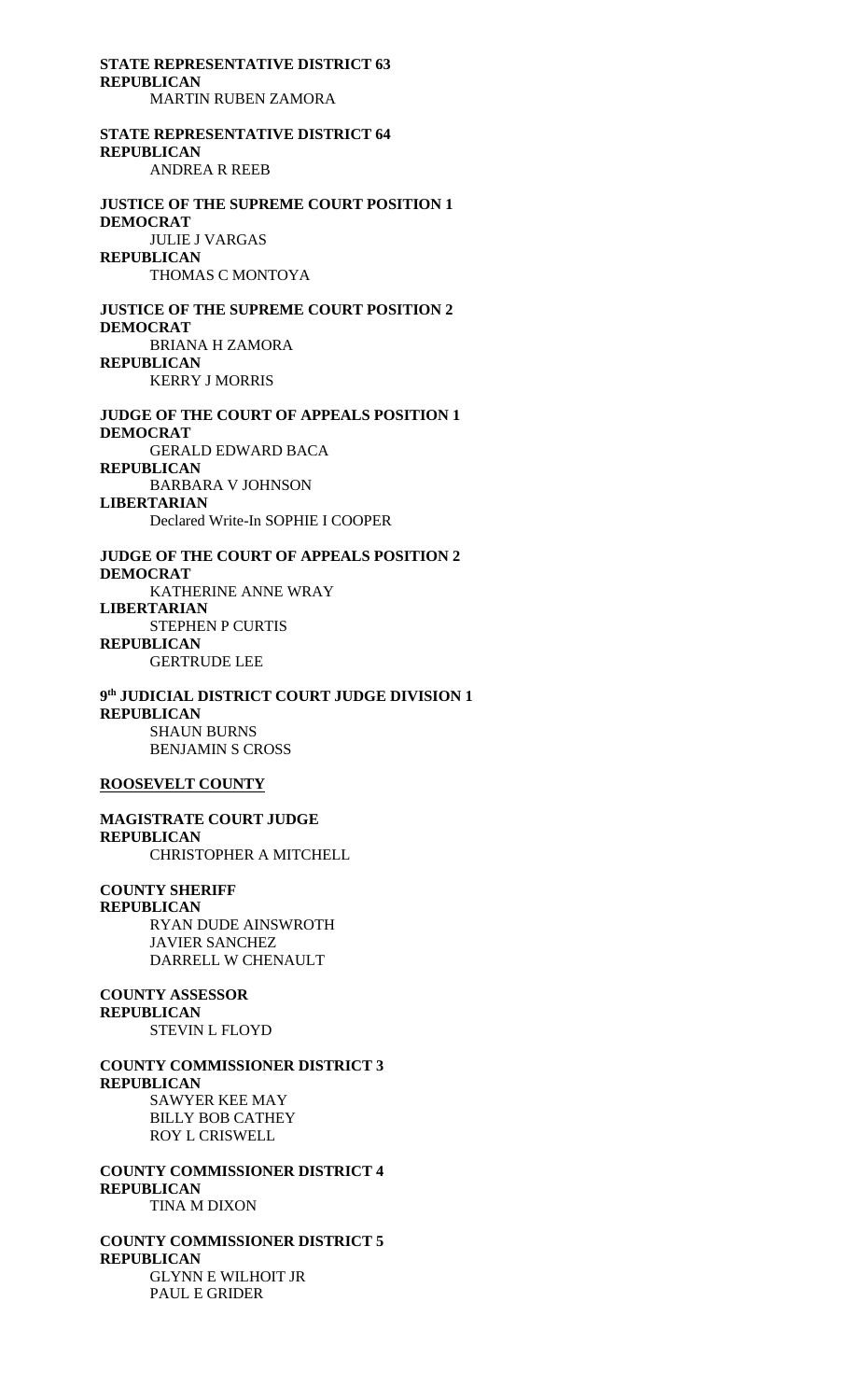## **ABSENTEE BY-MAIL**

Applications for absentee ballots may be obtained from the office of the County Clerk, 109 W. 1<sup>st</sup> Street, Portales, New Mexico. Completed applications must be returned before 5:00 pm on June 2, 2022. Sealed envelopes containing marked absentee ballots will be received by the County Clerk until 7:00 pm, Tuesday, June 7, 2022.

## **ABSENTEE IN-PERSON – EARLY**

County Clerk's Office, 109 W. 1st Street, Portales, NM 88130 May 10 – June 3, Monday through Friday, 8:00am to 5:00pm and June 4, 10:00am to 6:00pm

## **ALTERNATE EARLY VOTING LOCATION**

Jake Lopez Community Center, 709 W. Lime Street, Portales, NM 88130 May 21 – June 4, Tuesday through Friday Noon-8:00pm, and Saturday 10:00am to 6:00pm

## **ELECTION DAY POLLING PLACES**

On Election Day, Tuesday, June 7, 2022, the following Voting Convenience Centers shall be used. In accordance with 1-3-4 (D), NMSA 1978, each Voting Convenience Center contains a consolidation of precincts, not to exceed ten precincts. Any eligible voter of the county may utilize the Voting Convenience Centers on Election Day. Voting Convenient Centers will be open from 7:00 am to 7:00 pm on Election Day as follows:

# DORA SENIOR CENTER

401 AVENUE B, DORA, NM 88115

# ELIDA COMMUNITY CENTER 704 STATE STREET, ELIDA, NM 88116

# FLOYD COMMUNITY CENTER 1572 NEW MEXICO HWY 267, FLOYD, NM 88118

JAKE LOPEZ COMMUNITY CENTER 705 EAST LIME, PORTALES, NM 88130

# MEMORIAL BUILDING 200 EAST 7TH ST, PORTALES, NM 88130

# **DONE AT PORTAELS, ROOSEVELT COUNTY, NEW MEXICO, THIS 27 DAY OF MAY, 2022. MANDI M. PARK, ROOSEVELT COUNTY CLERK**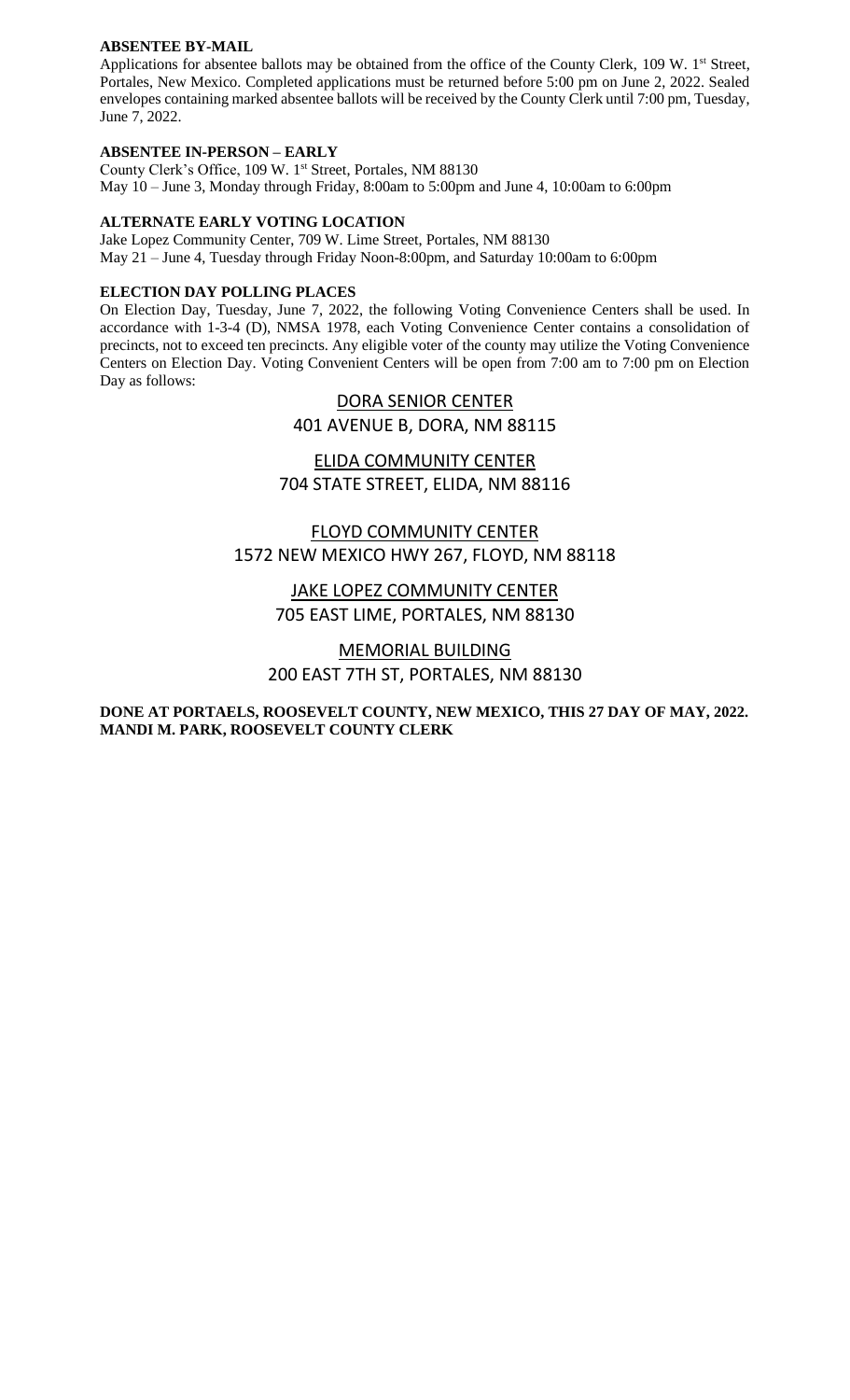### **AVISO DE ELECCÓN**

Según, NMSA 1978, de las secciones 1-11-1 a 1-11-3 (1969 enmendada hasta el año 2019), Yo, Mandi M. Park, Escribana del Condado de Roosevelt, en virtud de la autoridad otorgada por mi, por la presente emito la siguiente aviso de elección.

Que la Elección Primaria se llevará a cabo en el Condado de Curry, Estado de Nuevo México, y en cada precinto del mismo el 7 de junio, 2022 para nominar candidatos para la Elección General; y

Que la elección primaria será con el propósito de permitir al Partido Demócrata y el Partido Libertario y al Partido REPUBLICANOo para nominar candidatos para las siguientes oficinas:

## **LISTA OFICIAL DE CANDIDATOS PARA LA ELECCION PRIMARIA EL DIA 7 DE JUNIO DEL 2022**

**REPRESENTANTE DE LOS ESTADOS UNIDOS DISTRITO 3 DEMÓCRATA** TERESA LEGER FERNANDEZ **REPUBLICANO** ALEXIS MARTINEZ JOHNSON **GOBERNADOR DEMÓCRATA** MICHELLE LUJAN GRISHAM **REPUBLICANO** JAY C BLOCK REBECCA L DOW GREGORY JOSEPH ZANETTI ETHEL MAHARG MARK V RONCHETTI **LIBERTARIO** KAREN EVETTE BEDONIE Declarada escribir en candidata GINGER G. GRIDER **TENIENTE GOBERNADOR DEMÓCRATA** HOWIE C MORALES **REPUBLICANO** ANT L THORNTON PEGGY L MULLER-ARAGÓN **SECRETARIO DE ESTADO DEMÓCRATA** MAGGIE TOULOUSE OLIVER **LIBERTARIO** MAYNA ERIKA MYERS **REPUBLICANO** AUDREY TRUJILLO **PROCURADOR GENERAL DEMÓCRATA** BRIAN S COLÓN RAÚL TORREZ **REPUBLICANO** JEREMY MICHAEL GAY **AUDITOR DE ESTADO DEMÓCRATA** ZACKARY A QUINTERO JOSEPH M MAESTAS **LIBERTARIO** Declarado escribir en candidato ROBERT JASON VAILANCOURT **TESORERO DE ESTADO DEMÓCRATA** LAURA M MONTOYA HEATHER R BENEVIDEZ **REPUBLICANO** HARRY B MONTOYA **COMISIONADO DE TIERRAS PÚBLICAS DEMÓCRATA** STEPHANIE GARCIA RICHARD **REPUBLICANO**

JEFFERSON L BYRD

**REPRESENTANTE DE ESTADO DISTRITO 63**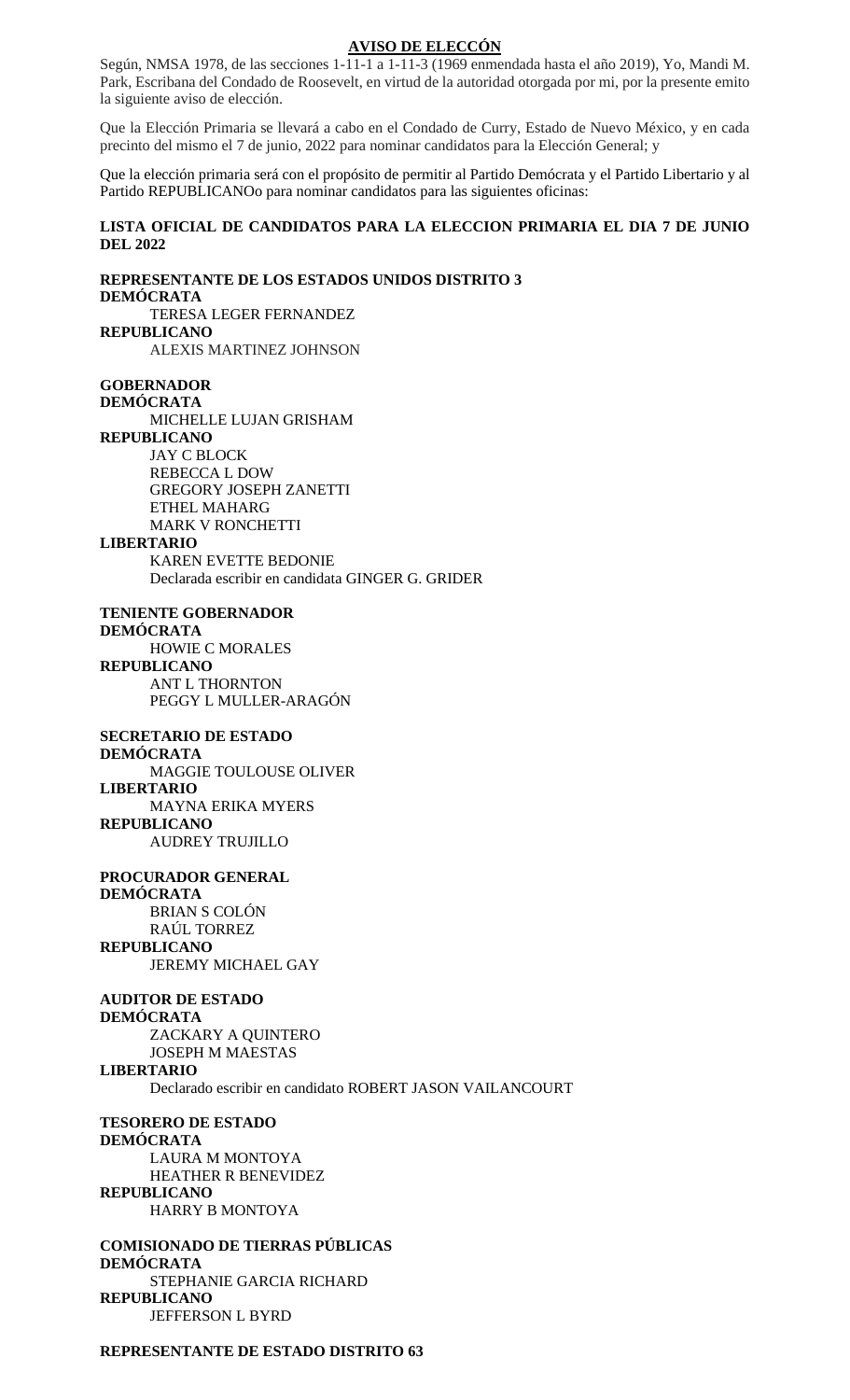**REPUBLICANO** MARTIN ZAMORA

**REPRESENTANTE DE ESTADO DISTRITO 64 REPUBLICANO** ANDREA R REEB **JUEZ DE LA CORTE SUPREMA POSICIÓN 1 DEMÓCRATA**

JULIE J VARGAS **REPUBLICANO** THOMAS C MONTOYA

**JUEZ DE LA CORTE SUPREMA POSICIÓN 2 DEMÓCRATA** BRIANA H ZAMORA **REPUBLICANO** KERRY J MORRIS

**JUEZ DE LA CORTE DE APELACIONES POSICIÓN 1 DEMÓCRATA** GERALD EDWARD BACA **REPUBLICANO** BARBARA V JOHNSON **LIBERTARIO**  Declarada escribir en candidata SOPHIE I COOPER

**JUEZ DE LA CORTE DE APELACIONES POSICIÓN 2 DEMÓCRATA** KATHERINE ANNE WRAY **LIBERTARIO**  STEPHEN P CURTIS **REPUBLICANO** GERTRUDE LEE

**JUEZ DEL 9º DISTRITO JUDICIAL DIVISIÓN 1 REPUBLICANO** SHAUN BURNS BENJAMIN S CROSS

#### **ROOSEVELT COUNTY**

**JUECES MAGISTRADO REPUBLICANO** CHRISTOPHER A MITCHELL

**UN ALGUACIL DEL CONDADO REPUBLICANO** RYAN DUDE AINSWROTH JAVIER SANCHEZ DARRELL W CHENAULT

**ASESOR DEL CONDADO REPUBLICANO** STEVIN L FLOYD

**COMISIONADO DE CONDADO DISTRITO 3 REPUBLICANO** SAWYER KEE MAY BILLY BOB CATHEY ROY L CRISWELL

**COMISIONADO DE CONDADO DISTRITO 4 REPUBLICANO** TINA M DIXON

**COMISIONADO DE CONDADO DISTRITO 5 REPUBLICANO** GLYNN E WILHOIT JR PAUL E GRIDER

#### **AUSENTE POR CORREO**

Las solicitudes para las balotas de votantes ausentes, pueden obtenerse en la ofecina de la Escribana del Condado de Roosevelt, 109 W 1st Street, Portales, Nuevo México. Las solicitudes completadas deben ser devueltas antes de las 5:00 pm del 2 de junio del 2022, que es el último día para enviar las balotas de